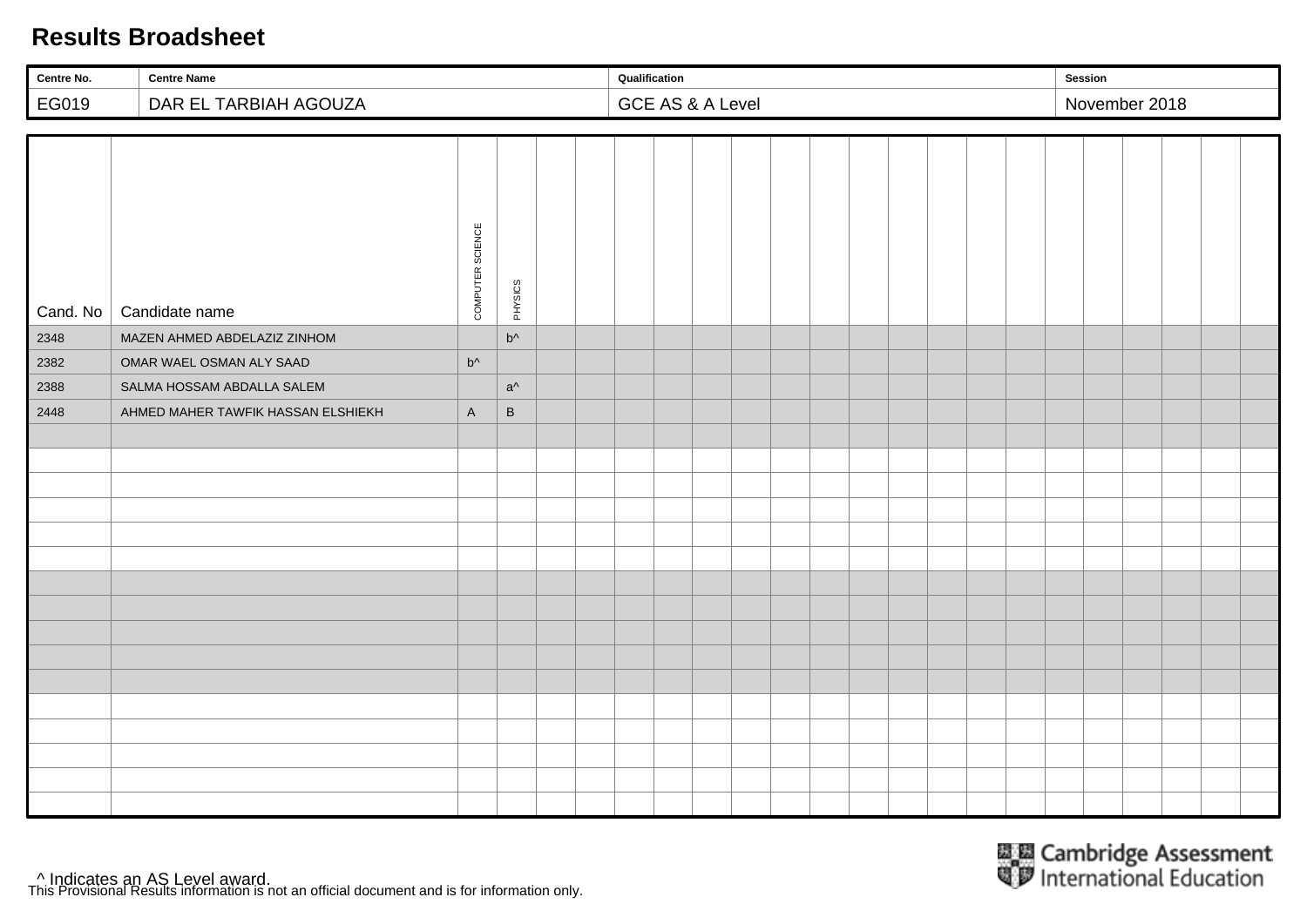| Centre No. | <b>Centre Name</b>                      |            |                  |           |                  | Qualification |                              |                         |                         |                               |                      |                    |  |  | <b>Session</b> |  |  |
|------------|-----------------------------------------|------------|------------------|-----------|------------------|---------------|------------------------------|-------------------------|-------------------------|-------------------------------|----------------------|--------------------|--|--|----------------|--|--|
| EG019      | DAR EL TARBIAH AGOUZA                   |            |                  |           |                  | <b>IGCSE</b>  |                              |                         |                         |                               |                      |                    |  |  | November 2018  |  |  |
|            |                                         |            |                  |           |                  |               |                              |                         |                         |                               |                      |                    |  |  |                |  |  |
| Cand. No   | Candidate name                          | ACCOUNTING | BUSINESS STUDIES | CHEMISTRY | COMPUTER SCIENCE | ECONOMICS     | ENGLISH AS A SECOND LANGUAGE | FOREIGN LANGUAGE FRENCH | FOREIGN LANGUAGE GERMAN | INFORMATION AND COMMUNICATION | PHYSICS              | TRAVEL AND TOURISM |  |  |                |  |  |
| 2301       | ABDEL RAHMAN MOHAMED ISMAIL ELEIMY      |            |                  |           |                  |               |                              |                         |                         | $A^*$                         |                      |                    |  |  |                |  |  |
| 2302       | ABDELRAHMAN HISHAM HOSNY ALSHAFI        |            |                  |           |                  |               |                              |                         |                         |                               | $A^*$                |                    |  |  |                |  |  |
| 2303       | AGYAD SAYED SAYED ABDEL MOTALEB         | A          |                  |           |                  |               | $\mathsf{C}$                 |                         |                         |                               |                      |                    |  |  |                |  |  |
| 2304       | AHMED ANAS EL ANSARY                    | $A^*$      |                  |           | $A^*$            |               |                              |                         |                         |                               |                      |                    |  |  |                |  |  |
| 2305       | AHMED HATEM KAMAL ELGABRY               |            |                  |           |                  |               |                              |                         |                         | $A^*$                         | $A^*$                |                    |  |  |                |  |  |
| 2306       | AHMED HESHAM IBRAHIM                    | $A^*$      |                  |           |                  |               |                              |                         |                         |                               |                      |                    |  |  |                |  |  |
| 2307       | AHMED MEDHAT ABDELMAKSOUD MOHAMED       |            |                  |           |                  |               |                              | Α                       |                         |                               |                      |                    |  |  |                |  |  |
| 2308       | AHMED MOHAMED KAMEL ABO GOLAYL          |            |                  |           |                  |               |                              |                         |                         | B                             |                      |                    |  |  |                |  |  |
| 2309       | ALBARAA ADEL FAROUK ABDELGHAFFAR KHALIL |            |                  |           | $A^*$            |               |                              |                         |                         |                               | $A^*$                |                    |  |  |                |  |  |
| 2310       | ALIAA EHAB AHMED MAHER AZMY             |            |                  |           |                  |               |                              |                         |                         | Α                             |                      |                    |  |  |                |  |  |
| 2311       | AMAL AHMED MOHAMED KAMAL FATA           |            |                  |           |                  |               |                              |                         |                         | A                             |                      |                    |  |  |                |  |  |
| 2312       | AMIRA HOSSAM HASSAN                     |            | $\mathsf{C}$     |           |                  |               |                              |                         |                         |                               |                      |                    |  |  |                |  |  |
| 2313       | AMMAAR WALID ABDEL MONIEM               |            |                  |           |                  |               |                              |                         |                         | $\boldsymbol{\mathsf{X}}$     |                      |                    |  |  |                |  |  |
| 2314       | AMR MOHSEN DORGHAM                      |            |                  |           |                  |               | A                            |                         |                         |                               | $\mathsf{A}^{\star}$ |                    |  |  |                |  |  |
| 2315       | AMR YASSER BAKR MOHAMED                 |            |                  |           |                  |               |                              |                         |                         | $A^*$                         |                      |                    |  |  |                |  |  |
| 2316       | ANAN HATEM SHARAFELDIN MOHAMED          |            |                  |           |                  |               |                              |                         |                         |                               | $A^*$                |                    |  |  |                |  |  |
| 2317       | <b>BASHEK MOHAMED TAWFIK</b>            |            | B                |           |                  |               |                              |                         |                         |                               |                      |                    |  |  |                |  |  |
| 2318       | BASSANT KHALED MAHMOOD HASSAN           |            |                  |           |                  |               |                              |                         |                         |                               | E                    |                    |  |  |                |  |  |
| 2319       | <b>BELAL MOHAMED ABBAS</b>              |            |                  |           |                  |               |                              |                         |                         | B                             |                      |                    |  |  |                |  |  |
| 2320       | <b>BESHOY MAGED SAMIR</b>               |            |                  |           |                  |               |                              |                         |                         | B                             |                      |                    |  |  |                |  |  |

This Provisional Results information is not an official document and is for information only.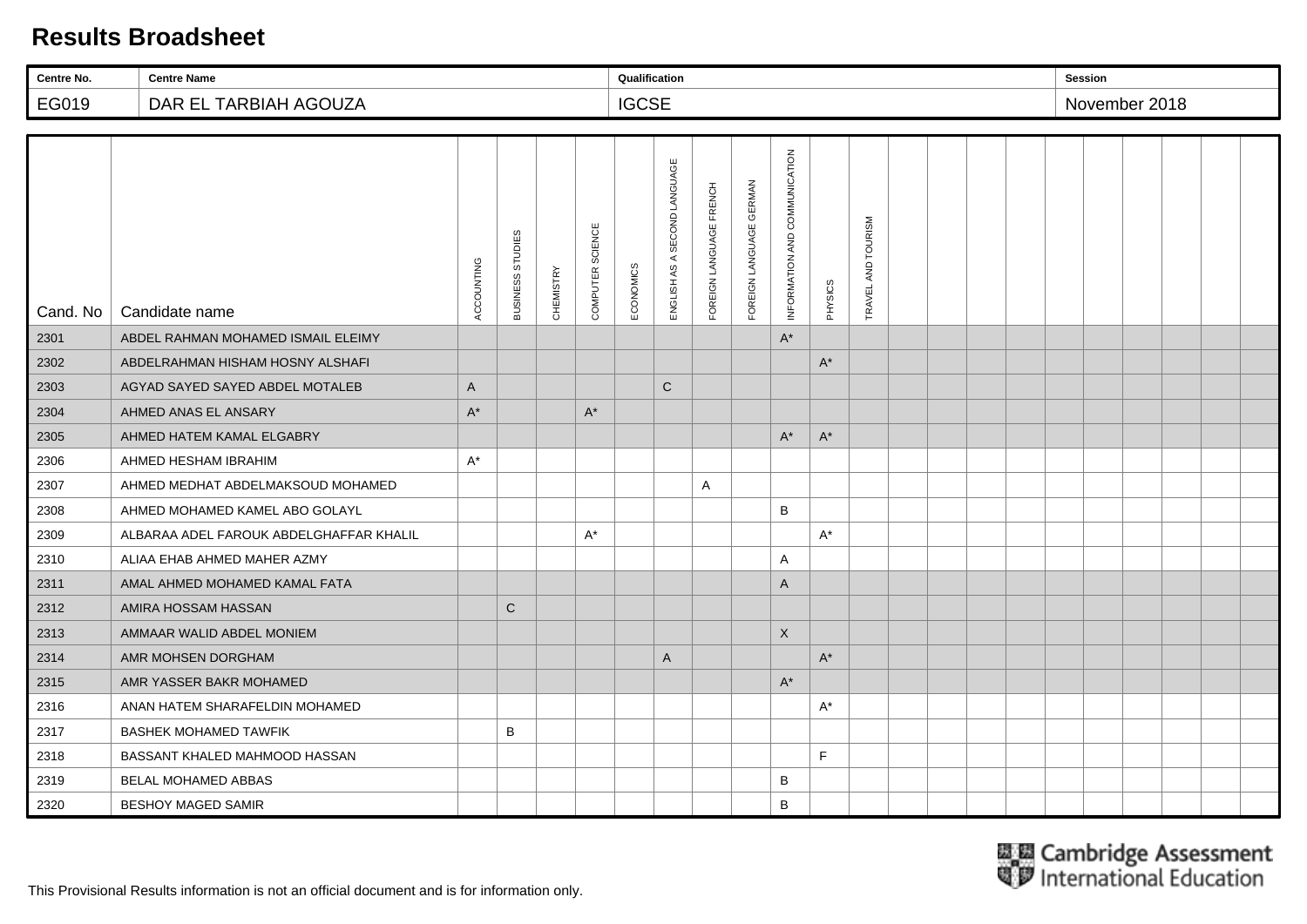| Centre No. | <b>Centre Name</b>                    |              |                  |           |                  | Qualification |                              |                         |                         |                               |              |                    |  |  | <b>Session</b> |  |  |
|------------|---------------------------------------|--------------|------------------|-----------|------------------|---------------|------------------------------|-------------------------|-------------------------|-------------------------------|--------------|--------------------|--|--|----------------|--|--|
| EG019      | DAR EL TARBIAH AGOUZA                 |              |                  |           |                  | <b>IGCSE</b>  |                              |                         |                         |                               |              |                    |  |  | November 2018  |  |  |
|            |                                       |              |                  |           |                  |               |                              |                         |                         |                               |              |                    |  |  |                |  |  |
| Cand. No   | Candidate name                        | ACCOUNTING   | BUSINESS STUDIES | CHEMISTRY | COMPUTER SCIENCE | ECONOMICS     | ENGLISH AS A SECOND LANGUAGE | FOREIGN LANGUAGE FRENCH | FOREIGN LANGUAGE GERMAN | INFORMATION AND COMMUNICATION | PHYSICS      | TRAVEL AND TOURISM |  |  |                |  |  |
| 2321       | DINA NAGI MOHAMED SABER               |              |                  |           |                  |               |                              |                         |                         | $A^*$                         |              |                    |  |  |                |  |  |
| 2322       | <b>EMIL SAMEH KARAM</b>               |              |                  |           | $A^*$            |               | B                            |                         |                         |                               |              |                    |  |  |                |  |  |
| 2323       | ESLAM USAMA MOHAMED ELDEEB            |              |                  |           | A                |               |                              |                         |                         | B                             |              |                    |  |  |                |  |  |
| 2324       | EYAD WALID KAMAL GHAMRY               |              |                  |           |                  |               |                              |                         |                         | $A^*$                         |              |                    |  |  |                |  |  |
| 2325       | FARAH ABDELHAMID NABIL MOHAMED        |              |                  |           |                  |               | $\mathsf{A}^*$               |                         |                         |                               |              |                    |  |  |                |  |  |
| 2326       | FARAH MOATASEM HASSAN ALI             |              |                  |           |                  |               |                              |                         |                         | $A^*$                         |              |                    |  |  |                |  |  |
| 2327       | <b>GANNAT MOSTAFA MOHAMMED</b>        |              |                  |           |                  |               | $\mathsf{A}$                 |                         |                         |                               | $A^*$        |                    |  |  |                |  |  |
| 2328       | HALA MOHAMED ABDEL AZEIM              |              |                  |           |                  |               |                              |                         |                         |                               | A            |                    |  |  |                |  |  |
| 2329       | HALA YAHIA IBRAHIM                    |              |                  |           |                  |               |                              |                         |                         | $A^*$                         |              |                    |  |  |                |  |  |
| 2330       | HANA AHMED MOHAMED KAMEL ANOUS        |              |                  |           |                  |               |                              |                         |                         | A                             |              |                    |  |  |                |  |  |
| 2331       | HANA HESHAM REFAAT ELHOSSEINY         |              |                  |           |                  |               |                              |                         |                         | $\mathsf{A}^*$                |              |                    |  |  |                |  |  |
| 2332       | HANA MOHAMED ABDEL AZEIM              |              | $\mathsf{C}$     |           |                  |               |                              |                         |                         |                               | $\mathsf{C}$ |                    |  |  |                |  |  |
| 2333       | HASSAN EMAD ABDELMONIEM MAHMOUD       |              |                  |           |                  |               |                              |                         |                         | $A^*$                         |              |                    |  |  |                |  |  |
| 2334       | HLA AHMED FOUAD ELMARSAFAWY           | $\mathsf{A}$ |                  |           |                  |               |                              |                         |                         |                               |              |                    |  |  |                |  |  |
| 2335       | HOSSAM HASSANAIN EL HALAFAWYY         |              |                  |           |                  |               |                              |                         |                         | $\mathsf{A}$                  |              |                    |  |  |                |  |  |
| 2336       | HOSSAM SAMEH MOHAMED HAMED ZAKY       |              |                  |           |                  |               |                              |                         |                         | A                             | $A^*$        |                    |  |  |                |  |  |
| 2337       | HUSSEIN AHMED HAMED ANWAR EL SHINNAWY |              |                  |           |                  |               |                              |                         |                         | $A^*$                         |              |                    |  |  |                |  |  |
| 2338       | ISLAM KHALED MOHAMED ABDELGHANY       |              |                  |           |                  |               |                              |                         |                         | В                             |              |                    |  |  |                |  |  |
| 2339       | JOUMANA AHMED MOHAMED SAMIR           |              |                  |           |                  |               |                              |                         |                         | $A^*$                         | Α            |                    |  |  |                |  |  |
| 2340       | LAILA KHALED IBRAHEM ABDEL RAHMAN     |              |                  |           |                  |               |                              |                         |                         | $\mathsf{A}$                  |              |                    |  |  |                |  |  |

This Provisional Results information is not an official document and is for information only.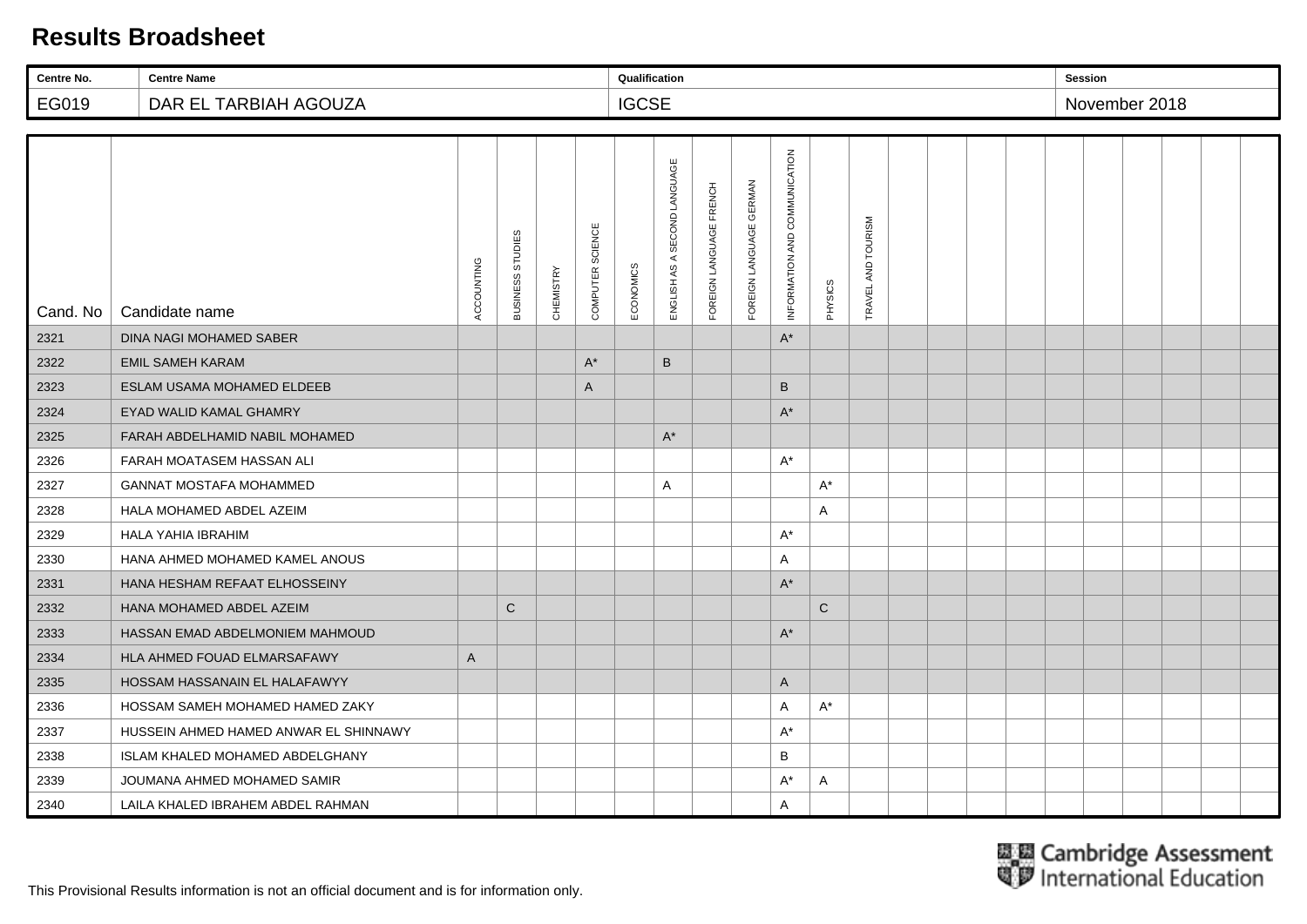| Centre No. | <b>Centre Name</b>                  |            |                  |                  |                  | Qualification |                              |                         |                         |                               |                |                    |  | <b>Session</b> |               |  |  |
|------------|-------------------------------------|------------|------------------|------------------|------------------|---------------|------------------------------|-------------------------|-------------------------|-------------------------------|----------------|--------------------|--|----------------|---------------|--|--|
| EG019      | DAR EL TARBIAH AGOUZA               |            |                  |                  |                  | <b>IGCSE</b>  |                              |                         |                         |                               |                |                    |  |                | November 2018 |  |  |
|            |                                     |            |                  |                  |                  |               |                              |                         |                         |                               |                |                    |  |                |               |  |  |
| Cand. No   | Candidate name                      | ACCOUNTING | BUSINESS STUDIES | <b>CHEMISTRY</b> | COMPUTER SCIENCE | ECONOMICS     | ENGLISH AS A SECOND LANGUAGE | FOREIGN LANGUAGE FRENCH | FOREIGN LANGUAGE GERMAN | INFORMATION AND COMMUNICATION | PHYSICS        | TRAVEL AND TOURISM |  |                |               |  |  |
| 2341       | LOJAINE IHAB ABDELMAGEED KHALIFA    |            |                  |                  |                  |               |                              |                         |                         |                               | $\mathsf{A}^*$ |                    |  |                |               |  |  |
| 2342       | MAHMOUD MOHAMED KAMEL ABO GOLYL     | $A^*$      |                  |                  |                  |               | A                            |                         |                         | $A^*$                         |                |                    |  |                |               |  |  |
| 2343       | MARIAM MAGED KAMEEL SADEK           |            |                  |                  | $A^*$            |               | $\mathsf{A}$                 |                         |                         | $A^*$                         |                |                    |  |                |               |  |  |
| 2344       | MARWAN MOHAMED ABDELMONEM ELDIFRAWY |            |                  |                  |                  |               |                              |                         |                         | $A^*$                         | $A^*$          |                    |  |                |               |  |  |
| 2345       | MATHEW HANY FAEK MEHANY             |            |                  |                  |                  |               |                              |                         |                         | $A^*$                         | A              |                    |  |                |               |  |  |
| 2346       | MAYA MAGED MOUNIR ABDELAZIZ         |            | Α                |                  |                  |               |                              |                         |                         |                               |                |                    |  |                |               |  |  |
| 2347       | <b>MAYAR HAITHAM GALAL</b>          |            |                  |                  |                  |               |                              |                         | $A^*$                   | $A^*$                         |                |                    |  |                |               |  |  |
| 2349       | MENNATALLAH AYMAN AHMED EL KHOLY    |            |                  |                  |                  |               |                              |                         |                         |                               | Α              |                    |  |                |               |  |  |
| 2350       | MERVAT ALAAELDIN                    |            |                  |                  |                  |               |                              |                         |                         |                               | B              |                    |  |                |               |  |  |
| 2351       | MICHEAL MOHEEB MIKHAIL              |            |                  |                  | $A^*$            |               | E                            |                         |                         |                               |                |                    |  |                |               |  |  |
| 2352       | MOHAMED ABU BAKR ABDEL AZIZ         |            |                  |                  | A                |               | $\sf B$                      |                         |                         |                               |                |                    |  |                |               |  |  |
| 2353       | MOHAMED ADEL MOHAMED ASHOUR         |            |                  |                  |                  |               | B                            |                         |                         |                               |                |                    |  |                |               |  |  |
| 2354       | MOHAMED AHMED SAMEH ELSAYED         |            |                  |                  |                  |               |                              |                         |                         |                               | $A^*$          |                    |  |                |               |  |  |
| 2355       | MOHAMED AYMAN EL HADDAD             |            |                  |                  |                  |               |                              |                         |                         | $\mathsf{X}$                  |                |                    |  |                |               |  |  |
| 2356       | MOHAMED GAMAL MOHAMED AHMED         |            |                  |                  |                  |               |                              |                         |                         | B                             | $\sf B$        |                    |  |                |               |  |  |
| 2357       | MOHAMED HANY ABDEL GHANY GOUDA      |            |                  |                  |                  |               |                              |                         |                         | B                             |                |                    |  |                |               |  |  |
| 2358       | MOHAMED HISHAM MOHAMED OMAR         |            |                  |                  | C                |               |                              |                         |                         |                               |                | C                  |  |                |               |  |  |
| 2359       | MOHAMED HOSSAM ALY SAQR SAQR        |            |                  |                  |                  |               |                              |                         |                         |                               | Α              |                    |  |                |               |  |  |
| 2360       | <b>MOHAMED KHALED SAMIR</b>         |            |                  |                  |                  |               |                              |                         |                         | $A^*$                         |                |                    |  |                |               |  |  |
| 2361       | MOHAMED MOATASEM BELLAH MOHAMED     | $A^*$      |                  |                  |                  |               |                              |                         |                         |                               |                |                    |  |                |               |  |  |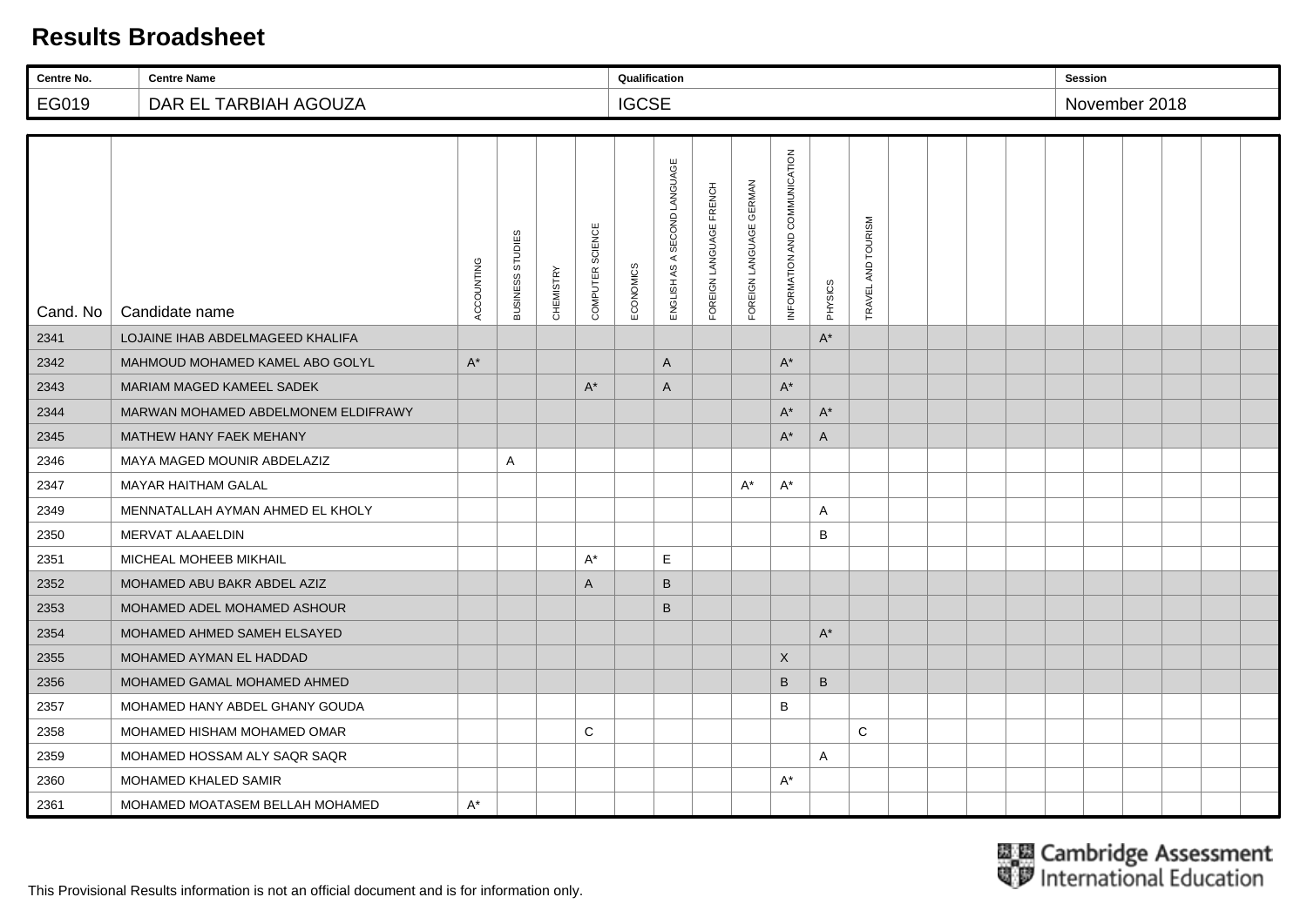| Centre No. | <b>Centre Name</b>                          |            |                  |                  |                  | Qualification |                              |                         |                         |                               |         |                    |  |  | <b>Session</b> |  |  |
|------------|---------------------------------------------|------------|------------------|------------------|------------------|---------------|------------------------------|-------------------------|-------------------------|-------------------------------|---------|--------------------|--|--|----------------|--|--|
| EG019      | DAR EL TARBIAH AGOUZA                       |            |                  |                  |                  | <b>IGCSE</b>  |                              |                         |                         |                               |         |                    |  |  | November 2018  |  |  |
|            |                                             |            |                  |                  |                  |               |                              |                         |                         |                               |         |                    |  |  |                |  |  |
| Cand. No   | Candidate name                              | ACCOUNTING | BUSINESS STUDIES | <b>CHEMISTRY</b> | COMPUTER SCIENCE | ECONOMICS     | ENGLISH AS A SECOND LANGUAGE | FOREIGN LANGUAGE FRENCH | FOREIGN LANGUAGE GERMAN | INFORMATION AND COMMUNICATION | PHYSICS | TRAVEL AND TOURISM |  |  |                |  |  |
| 2362       | MOHAMED MOSTAFA MOTAWIE                     |            |                  |                  |                  |               |                              |                         |                         | $A^*$                         |         |                    |  |  |                |  |  |
| 2363       | <b>MOHAMED OSAMA ALI</b>                    |            |                  |                  |                  |               |                              |                         |                         | B                             |         |                    |  |  |                |  |  |
| 2364       | MOHAMED RAAFAT HAMED EL SAYED               |            |                  |                  | $A^*$            |               |                              |                         |                         | $A^*$                         |         |                    |  |  |                |  |  |
| 2365       | MOHAMED SAMEH MOHAMED HAMED ZAKY            |            |                  |                  |                  |               | X                            |                         |                         |                               |         |                    |  |  |                |  |  |
| 2366       | MOHAMED SAYED ZEIN ELABEDIN SABER           |            |                  |                  |                  |               |                              |                         |                         |                               | D       |                    |  |  |                |  |  |
| 2367       | MOHAMED WAEL ABD ELAZIZ ALI                 |            |                  |                  |                  |               |                              |                         |                         | $A^*$                         | $A^*$   |                    |  |  |                |  |  |
| 2368       | MOKHTAR SAMEH ABDELAZEEM                    |            |                  |                  |                  |               | $A^*$                        |                         |                         |                               |         |                    |  |  |                |  |  |
| 2369       | MOSTAFA MOHAMED ASSAD                       |            |                  |                  |                  |               |                              |                         |                         | B                             |         |                    |  |  |                |  |  |
| 2370       | MOUSTAFA MOHAMED MAGDY MOUSTAFA             |            |                  |                  |                  |               |                              |                         |                         | $A^*$                         | $A^*$   |                    |  |  |                |  |  |
| 2371       | NADEEN ALAA ELDIN ADEL SOBEIH               |            |                  |                  |                  |               | C                            |                         |                         | $A^*$                         | B       |                    |  |  |                |  |  |
| 2372       | NOOR TAHER REFAAT EL ETR                    |            |                  |                  |                  |               |                              |                         |                         | $A^*$                         |         |                    |  |  |                |  |  |
| 2373       | NOUR TAHA ELTANBOULY                        |            |                  |                  |                  |               |                              |                         |                         | $\mathsf{A}^{\star}$          |         |                    |  |  |                |  |  |
| 2374       | NOURHAN ALAA ELDEEN MOHAMED HAMDY ELKHOLANY |            |                  |                  |                  |               |                              |                         |                         | $A^*$                         |         |                    |  |  |                |  |  |
| 2375       | OMAR AHMED BADR BALBOUL                     |            |                  |                  |                  |               |                              |                         |                         | A                             |         |                    |  |  |                |  |  |
| 2376       | OMAR ASHRAF ELSAYED ALI MOSA                |            |                  |                  |                  |               |                              |                         |                         | Ε                             |         |                    |  |  |                |  |  |
| 2377       | OMAR ATEF HUSSIEN ABDELRAZIK                | $A^*$      |                  |                  |                  |               |                              |                         |                         |                               |         |                    |  |  |                |  |  |
| 2378       | OMAR KHALED MAHMOUD ZIEDAN                  |            |                  |                  |                  |               | C                            |                         |                         |                               | A       |                    |  |  |                |  |  |
| 2379       | OMAR MOHAMED A. FATTAH                      |            |                  |                  |                  |               |                              |                         |                         |                               | $A^*$   |                    |  |  |                |  |  |
| 2380       | OMAR MOHAMED ALI ELSADEK                    |            |                  |                  |                  |               |                              |                         |                         | $A^*$                         |         |                    |  |  |                |  |  |
| 2381       | OMAR MOHAMED SHERIF EL MANADELY             |            |                  |                  |                  |               | A                            |                         |                         |                               |         |                    |  |  |                |  |  |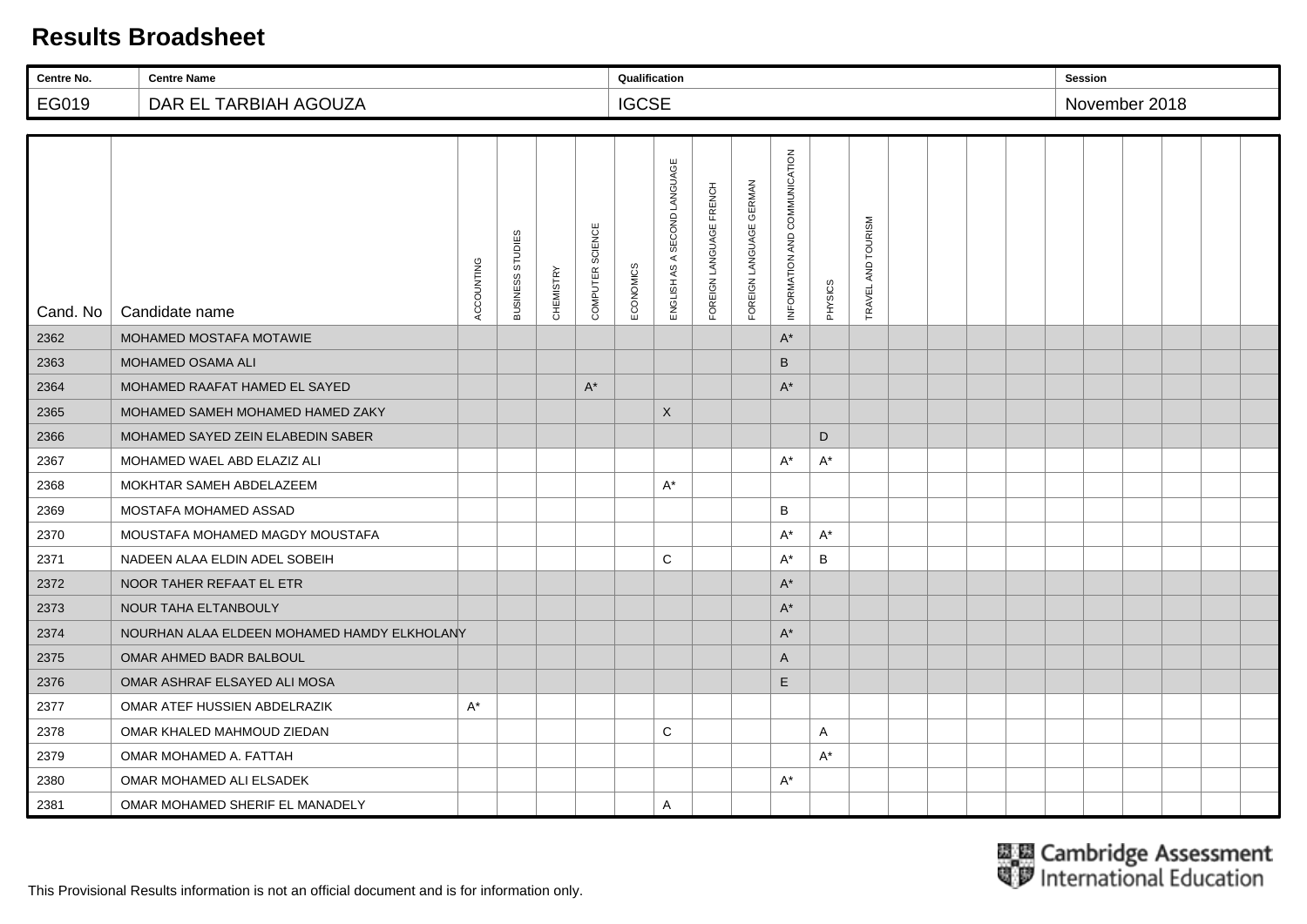| Centre No. | <b>Centre Name</b>                         |            |                  |           |                  | Qualification |                              |                         |                         |                               |         |                    |  |  | <b>Session</b> |  |  |
|------------|--------------------------------------------|------------|------------------|-----------|------------------|---------------|------------------------------|-------------------------|-------------------------|-------------------------------|---------|--------------------|--|--|----------------|--|--|
| EG019      | DAR EL TARBIAH AGOUZA                      |            |                  |           |                  | <b>IGCSE</b>  |                              |                         |                         |                               |         |                    |  |  | November 2018  |  |  |
|            |                                            |            |                  |           |                  |               |                              |                         |                         |                               |         |                    |  |  |                |  |  |
| Cand. No   | Candidate name                             | ACCOUNTING | BUSINESS STUDIES | CHEMISTRY | COMPUTER SCIENCE | ECONOMICS     | ENGLISH AS A SECOND LANGUAGE | FOREIGN LANGUAGE FRENCH | FOREIGN LANGUAGE GERMAN | INFORMATION AND COMMUNICATION | PHYSICS | TRAVEL AND TOURISM |  |  |                |  |  |
| 2383       | RANA OSAMA AHMED TANTAWY                   |            |                  |           |                  |               |                              |                         |                         | $A^*$                         |         |                    |  |  |                |  |  |
| 2384       | <b>RAWAN BALIGH HAMDY</b>                  |            |                  |           |                  |               |                              |                         |                         | A                             |         |                    |  |  |                |  |  |
| 2385       | REEM MEDHAT RABIE ABDELKHALEK              |            |                  |           |                  |               |                              |                         | $A^*$                   |                               |         |                    |  |  |                |  |  |
| 2386       | REEM ZAKARIA DOSSOKY HASSAN                |            |                  |           |                  |               |                              |                         |                         | A                             |         |                    |  |  |                |  |  |
| 2387       | RODAINA AHMED LOTFY SALLAM                 |            |                  |           |                  |               |                              |                         |                         | $A^*$                         |         |                    |  |  |                |  |  |
| 2389       | SALMA MOSTAFA IBRAHIM ELSHAZLY             |            |                  |           |                  |               |                              |                         |                         | $A^*$                         |         |                    |  |  |                |  |  |
| 2390       | SALMA TAMER MOHAMED NABIL                  |            |                  |           |                  |               | C                            |                         |                         | A                             |         |                    |  |  |                |  |  |
| 2391       | SAMA NADY MOUHAMED AHMED                   |            |                  |           |                  |               |                              | A                       |                         |                               |         |                    |  |  |                |  |  |
| 2392       | SANDY WALEED MOSTAFA                       |            |                  |           |                  |               |                              |                         |                         | $A^*$                         | Α       |                    |  |  |                |  |  |
| 2393       | SARAH ADEL IBRAHIM                         |            |                  |           |                  |               |                              |                         |                         | C                             | X       |                    |  |  |                |  |  |
| 2394       | <b>SEIF OSAMA TAHA</b>                     |            |                  |           |                  |               | B                            |                         |                         |                               |         |                    |  |  |                |  |  |
| 2395       | SEIFELDIN KHALED ZAKARIA AHMED             |            |                  |           |                  |               |                              |                         |                         | $A^*$                         |         |                    |  |  |                |  |  |
| 2396       | SEIFELDIN MAHMOUD ALASHIRY                 |            |                  |           |                  |               |                              |                         |                         | C                             |         |                    |  |  |                |  |  |
| 2397       | SOHAILA KHALED MOHYEDDIN HASSAN            |            |                  |           |                  |               | B                            |                         |                         | A                             |         |                    |  |  |                |  |  |
| 2398       | WAADALLAH SAID MOHAMED MORSY               |            |                  |           |                  |               |                              |                         |                         | B                             |         |                    |  |  |                |  |  |
| 2399       | YASSMIN AYMAN HUSSEIN MOHAMED KAMAR        |            |                  |           |                  |               |                              |                         |                         |                               | $A^*$   |                    |  |  |                |  |  |
| 2400       | YOUSRA AMR ABDEL HAMID ZAKI                | A          |                  |           |                  |               |                              |                         |                         |                               |         |                    |  |  |                |  |  |
| 2401       | YOUSSEF EMAD SABER ABDO                    |            |                  |           |                  |               | C                            |                         |                         | Α                             |         |                    |  |  |                |  |  |
| 2402       | YOUSSEF HOSSAM ELDEEN MOHAMED ANWAR HASSAN |            |                  |           |                  |               |                              |                         |                         | $A^*$                         |         |                    |  |  |                |  |  |
| 2403       | YOUSSEF MAGDI SALAH ELDIN KAMEL            |            |                  |           | $A^*$            |               |                              |                         |                         | $A^*$                         |         |                    |  |  |                |  |  |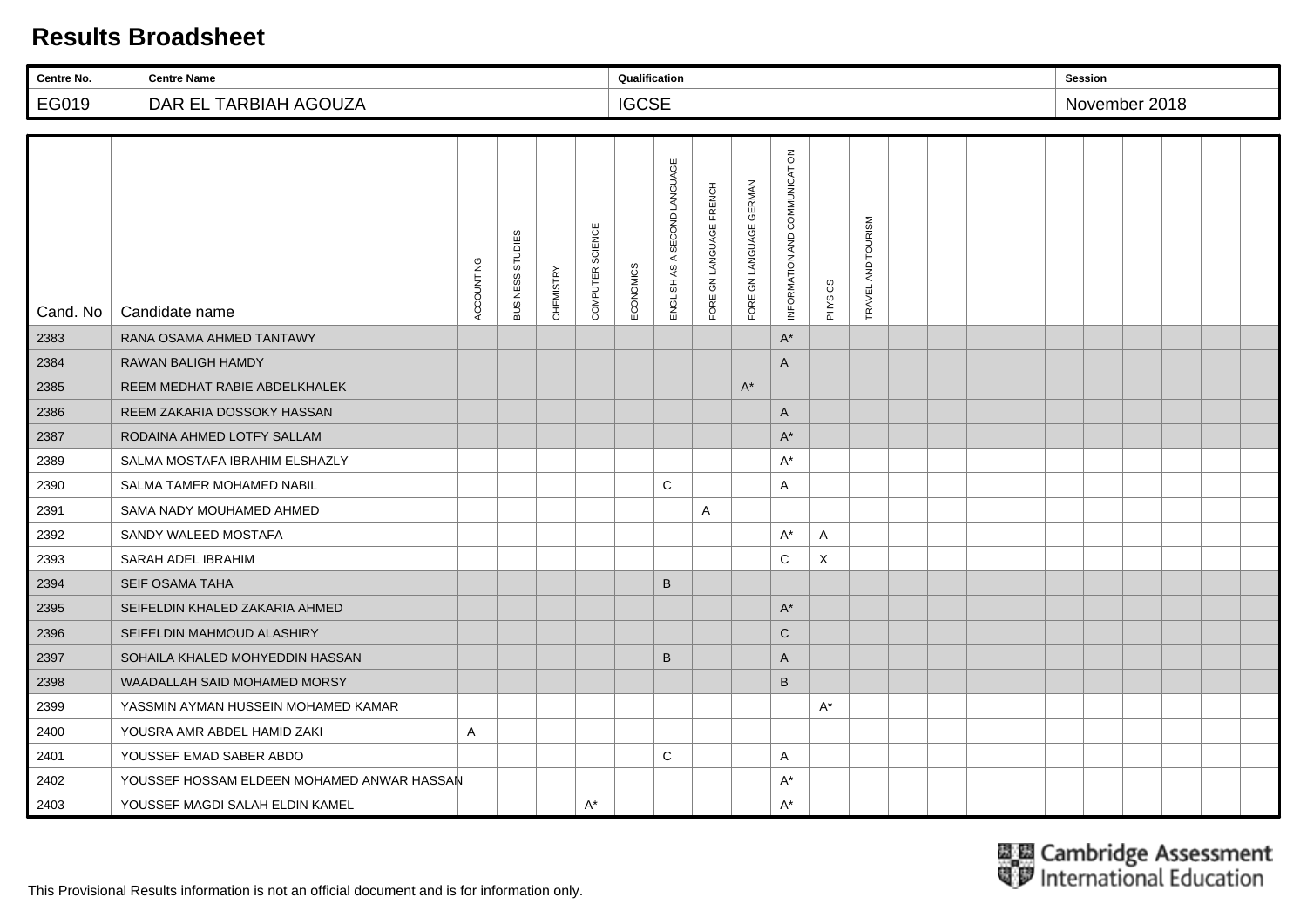| Centre No. | <b>Centre Name</b>                   |              |                  |                  |                  | Qualification |                              |                         |                         |                               |              |                    |  |  | <b>Session</b> |  |  |
|------------|--------------------------------------|--------------|------------------|------------------|------------------|---------------|------------------------------|-------------------------|-------------------------|-------------------------------|--------------|--------------------|--|--|----------------|--|--|
| EG019      | DAR EL TARBIAH AGOUZA                |              |                  |                  |                  | <b>IGCSE</b>  |                              |                         |                         |                               |              |                    |  |  | November 2018  |  |  |
|            |                                      |              |                  |                  |                  |               |                              |                         |                         |                               |              |                    |  |  |                |  |  |
| Cand. No   | Candidate name                       | ACCOUNTING   | BUSINESS STUDIES | <b>CHEMISTRY</b> | COMPUTER SCIENCE | ECONOMICS     | ENGLISH AS A SECOND LANGUAGE | FOREIGN LANGUAGE FRENCH | FOREIGN LANGUAGE GERMAN | INFORMATION AND COMMUNICATION | PHYSICS      | TRAVEL AND TOURISM |  |  |                |  |  |
| 2404       | YOUSSEF OSAMA MOHAMED                | $\mathsf{A}$ |                  |                  |                  |               |                              |                         |                         |                               | $\mathsf{C}$ |                    |  |  |                |  |  |
| 2405       | YUSSUF KHALED ANWAR EL TAWEL         |              |                  |                  |                  |               |                              |                         |                         | B                             |              |                    |  |  |                |  |  |
| 2406       | YUSUF HELAL ABDEL SALAM              |              |                  |                  |                  |               |                              |                         |                         | $A^*$                         |              |                    |  |  |                |  |  |
| 2407       | ZEINAH TAREK NABIL AHMED             |              |                  |                  |                  |               |                              |                         |                         | $A^*$                         |              |                    |  |  |                |  |  |
| 2408       | ZIAD AYMAN MAHMOUD ELSHAHED          |              |                  |                  |                  |               |                              |                         |                         | $\mathsf{A}$                  |              |                    |  |  |                |  |  |
| 2409       | ZIAD MOHAMED SAYED REFAI             |              |                  |                  |                  |               |                              |                         |                         | D                             |              |                    |  |  |                |  |  |
| 2410       | ZIAD TAMER MOHAMED ABDELFATTAH       |              |                  |                  |                  |               |                              |                         |                         | $A^*$                         |              |                    |  |  |                |  |  |
| 2411       | ZIAD WAEL MAMDOUH KHAIRALLAH         |              |                  |                  |                  |               |                              |                         |                         | A                             |              |                    |  |  |                |  |  |
| 2412       | ZIAD WAHID ALY SAYED                 |              |                  |                  |                  |               |                              |                         |                         |                               | $A^*$        |                    |  |  |                |  |  |
| 2413       | ZYAD KHALED SALAH EDDIN ABDUL RAHMAN | $A^*$        |                  |                  |                  |               |                              |                         |                         |                               |              |                    |  |  |                |  |  |
| 2414       | FARAH WAEL FAWZY IBRAHIM             |              |                  |                  |                  |               |                              |                         |                         | $A^*$                         |              |                    |  |  |                |  |  |
| 2415       | FARAH WAGIH AHMED METWALLY           |              |                  |                  |                  |               |                              |                         |                         | $\mathsf{A}$                  |              |                    |  |  |                |  |  |
| 2417       | YAHIA MOHAMED ABD ELMONEIM           |              |                  |                  |                  |               | $A^*$                        |                         |                         |                               |              |                    |  |  |                |  |  |
| 2418       | OMAR KHALED SHAFIK EL SHISHTAWI      |              |                  |                  |                  |               | B                            |                         |                         |                               | $A^*$        |                    |  |  |                |  |  |
| 2419       | AHMED AMR ABDEL HAMID ABO DEEB       |              |                  |                  | $\mathsf B$      |               |                              |                         |                         |                               | $\mathsf{C}$ |                    |  |  |                |  |  |
| 2421       | NANEES ESSAM FAHMY MOHAMED           |              |                  |                  |                  |               |                              |                         |                         |                               | $A^*$        |                    |  |  |                |  |  |
| 2422       | FARAH MOHAMED KAMAL ELESNAWY         |              |                  |                  |                  |               | C                            |                         |                         |                               |              |                    |  |  |                |  |  |
| 2423       | MAHMOUD NOURELDIN SAYED TAHA SOLIMAN |              |                  |                  |                  |               | C                            |                         |                         |                               |              |                    |  |  |                |  |  |
| 2424       | RANA ALY SAEED MAHMOUD               |              |                  |                  |                  |               | A                            |                         |                         |                               |              |                    |  |  |                |  |  |
| 2425       | SHADI ASHRAF ELGAWLY                 | X            |                  |                  | $A^*$            |               |                              |                         |                         |                               |              |                    |  |  |                |  |  |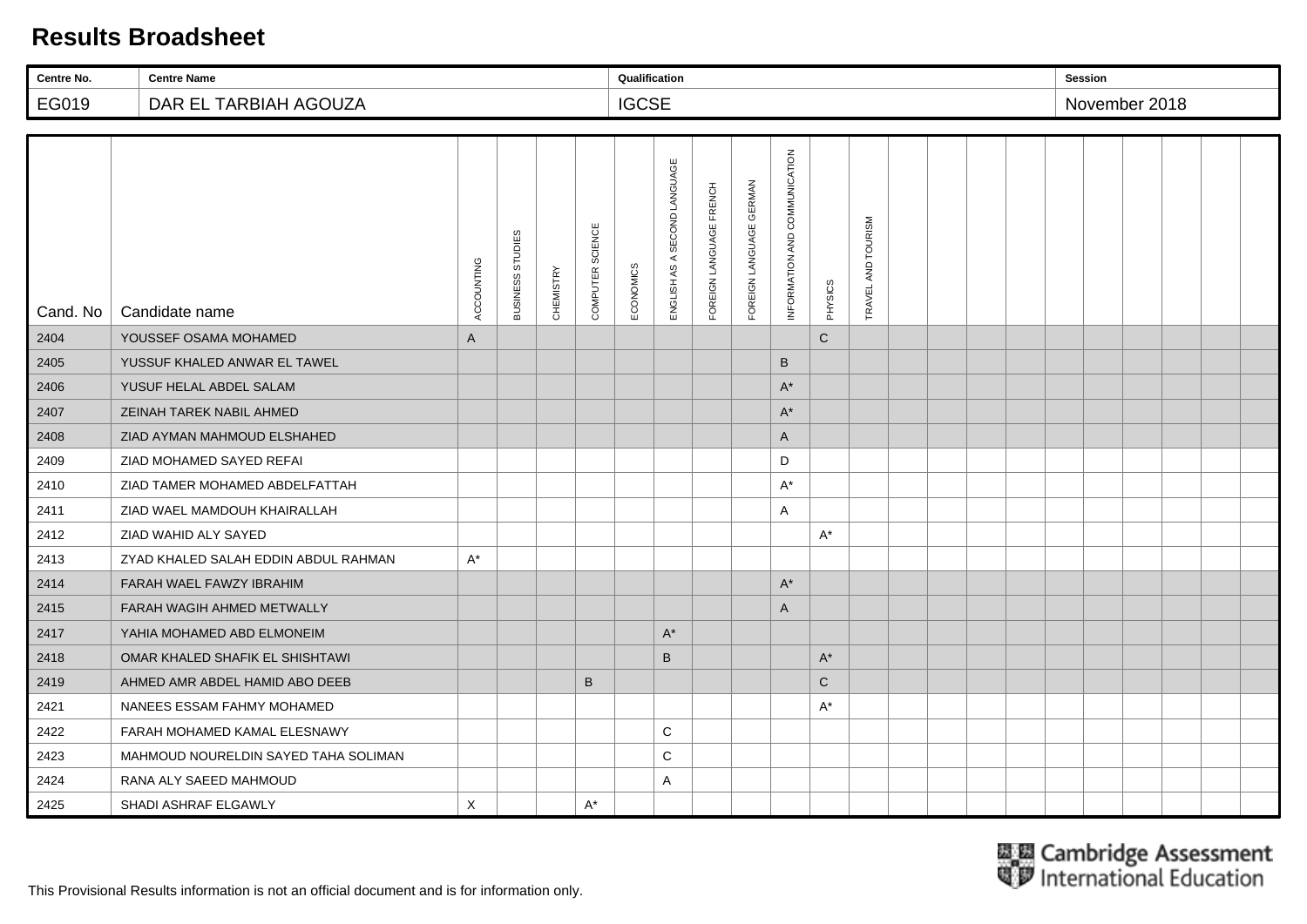| Centre No. | <b>Centre Name</b>                      |              |                  |                  |                  | Qualification |                              |                         |                         |                               |         |                    |  |  | <b>Session</b> |               |  |  |
|------------|-----------------------------------------|--------------|------------------|------------------|------------------|---------------|------------------------------|-------------------------|-------------------------|-------------------------------|---------|--------------------|--|--|----------------|---------------|--|--|
| EG019      | DAR EL TARBIAH AGOUZA                   |              |                  |                  |                  | <b>IGCSE</b>  |                              |                         |                         |                               |         |                    |  |  |                | November 2018 |  |  |
|            |                                         |              |                  |                  |                  |               |                              |                         |                         |                               |         |                    |  |  |                |               |  |  |
| Cand. No   | Candidate name                          | ACCOUNTING   | BUSINESS STUDIES | <b>CHEMISTRY</b> | COMPUTER SCIENCE | ECONOMICS     | ENGLISH AS A SECOND LANGUAGE | FOREIGN LANGUAGE FRENCH | FOREIGN LANGUAGE GERMAN | INFORMATION AND COMMUNICATION | PHYSICS | TRAVEL AND TOURISM |  |  |                |               |  |  |
| 2426       | MARIAM MOHAMED FARRAG MOHAMED FARRAG    |              |                  |                  |                  |               | $\mathsf{C}$                 |                         |                         |                               |         |                    |  |  |                |               |  |  |
| 2427       | HOSSAM MAHMOUD MOHAMED SABER ELBASIOUNY |              |                  |                  |                  |               |                              |                         |                         | F                             |         |                    |  |  |                |               |  |  |
| 2428       | OMAR AHMED MOHAMED GAD                  |              |                  |                  | A                |               |                              |                         |                         |                               |         |                    |  |  |                |               |  |  |
| 2429       | MALEK ESSAM MAHMOUD FAHMY               |              |                  |                  |                  |               | $\mathsf{C}$                 |                         |                         |                               |         |                    |  |  |                |               |  |  |
| 2430       | AHMED EHAB SHATA                        |              | B                |                  |                  |               |                              |                         |                         |                               |         |                    |  |  |                |               |  |  |
| 2431       | OMAR ESSAM ELDIN AHMED ALANSARY         |              |                  |                  | $A^*$            |               |                              |                         |                         |                               |         |                    |  |  |                |               |  |  |
| 2432       | HAIDY ABDELHAMEED MOHAMED SHOKIER       |              |                  |                  |                  |               |                              |                         |                         |                               | E       | C                  |  |  |                |               |  |  |
| 2433       | MINA ATEF BENIAMEN SARKES               |              |                  |                  |                  |               | B                            |                         |                         |                               |         |                    |  |  |                |               |  |  |
| 2434       | HAZEM AHMED FATHY ELGABALY              | A            |                  |                  |                  |               | A                            |                         |                         |                               |         |                    |  |  |                |               |  |  |
| 2435       | AHMED DIAA HUSSIEN MOHAMED              | $\mathsf{A}$ | C                |                  |                  |               |                              |                         |                         |                               |         |                    |  |  |                |               |  |  |
| 2436       | AHMED NASHAAT SALAMA MOHAMED            |              |                  |                  | A                |               |                              |                         |                         |                               |         | $\mathsf C$        |  |  |                |               |  |  |
| 2437       | YOUSSEF MOHAMED ALI                     | B            |                  |                  |                  |               |                              |                         |                         |                               |         |                    |  |  |                |               |  |  |
| 2438       | <b>SALMA AHMED MAHDY</b>                |              |                  |                  |                  |               | D                            |                         |                         |                               | D       |                    |  |  |                |               |  |  |
| 2439       | ASAL MOHAMED SAID EL HADAD              |              | $\mathbf C$      |                  |                  |               | $\mathsf{A}$                 |                         |                         | A                             | $A^*$   |                    |  |  |                |               |  |  |
| 2440       | SARA AHMED MUHAMMED MEDAWARA            |              |                  |                  |                  |               | $\mathsf{A}$                 |                         |                         |                               |         |                    |  |  |                |               |  |  |
| 2441       | YEHIA WALID MAHFOUZ EL-MOKADEM          |              |                  |                  | B                |               |                              |                         |                         |                               | B       |                    |  |  |                |               |  |  |
| 2442       | KARIM AHMED AMIR TANTAWY                |              |                  |                  |                  |               |                              |                         |                         |                               | C       |                    |  |  |                |               |  |  |
| 2443       | GAMAL ELDIN AHMED EL MEHREZY            | C            |                  |                  |                  |               |                              |                         |                         |                               | D       |                    |  |  |                |               |  |  |
| 2444       | AHMAD MUHAMMAD HAMED                    |              | B                |                  |                  |               |                              |                         |                         |                               |         |                    |  |  |                |               |  |  |
| 2445       | AYA AHMED MOHAMED AHAB                  |              |                  |                  |                  |               | A                            |                         |                         |                               |         |                    |  |  |                |               |  |  |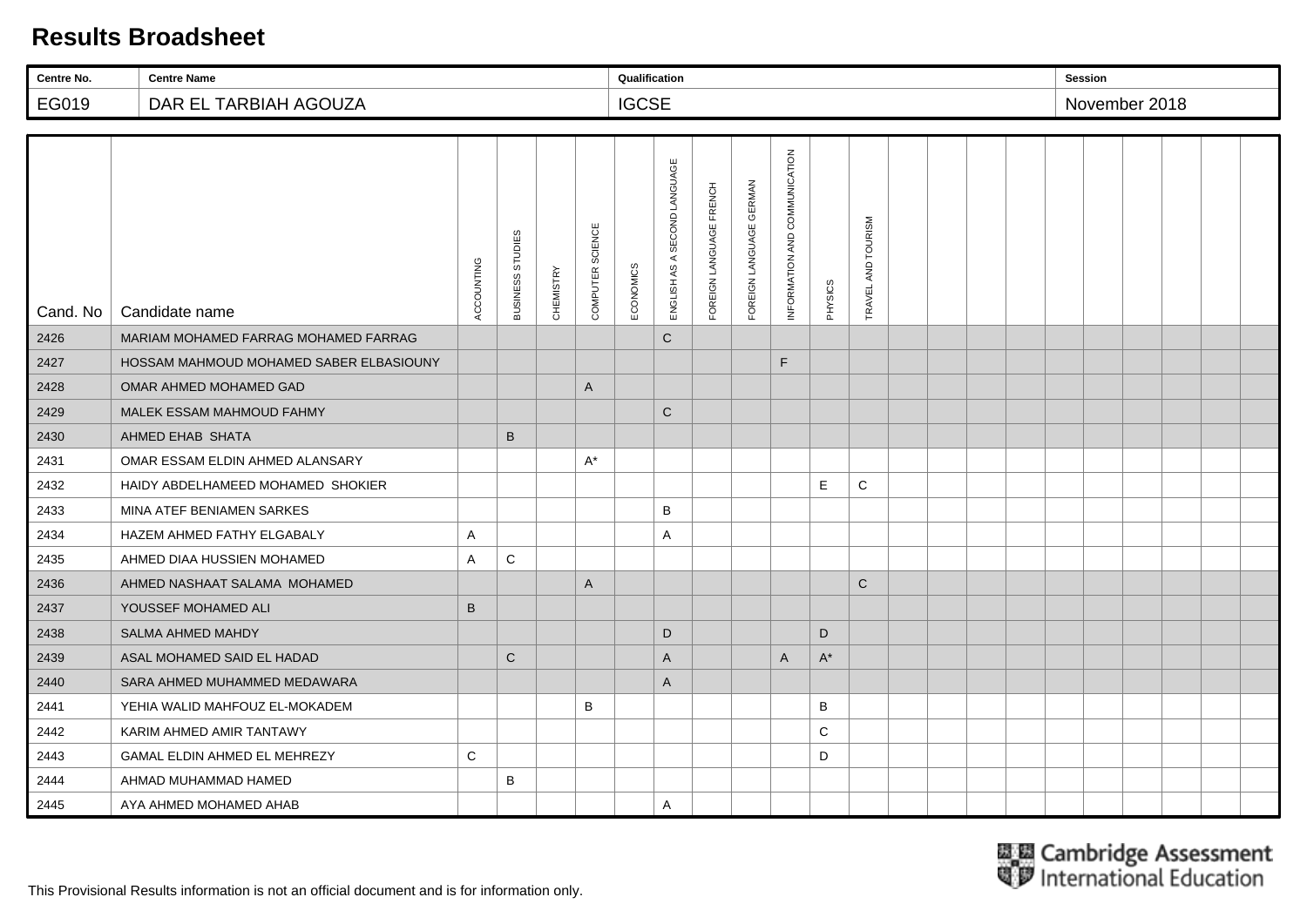| Centre No. | <b>Centre Name</b>                    |              |                  |                      |                  | Qualification |                              |                         |                         |                               |             |                    |  |  | <b>Session</b> |               |  |  |
|------------|---------------------------------------|--------------|------------------|----------------------|------------------|---------------|------------------------------|-------------------------|-------------------------|-------------------------------|-------------|--------------------|--|--|----------------|---------------|--|--|
| EG019      | DAR EL TARBIAH AGOUZA                 |              |                  |                      |                  | <b>IGCSE</b>  |                              |                         |                         |                               |             |                    |  |  |                | November 2018 |  |  |
|            |                                       |              |                  |                      |                  |               |                              |                         |                         |                               |             |                    |  |  |                |               |  |  |
| Cand. No   | Candidate name                        | ACCOUNTING   | BUSINESS STUDIES | CHEMISTRY            | COMPUTER SCIENCE | ECONOMICS     | ENGLISH AS A SECOND LANGUAGE | FOREIGN LANGUAGE FRENCH | FOREIGN LANGUAGE GERMAN | INFORMATION AND COMMUNICATION | PHYSICS     | TRAVEL AND TOURISM |  |  |                |               |  |  |
| 2446       | MARIEM YASSER AHMED ELWAN             |              |                  |                      |                  |               |                              |                         |                         | $A^*$                         |             |                    |  |  |                |               |  |  |
| 2447       | ABDALRAHMAN MOHAMMED OSMAN ABDALAZIZ  |              | $\mathsf C$      |                      |                  | $\mathbf C$   |                              |                         |                         | ${\bf C}$                     |             |                    |  |  |                |               |  |  |
| 2449       | ALY AHMED MAHMOUD MAHMOUD             |              |                  |                      | $A^*$            |               |                              |                         |                         |                               | $A^*$       |                    |  |  |                |               |  |  |
| 2450       | AMR KHALED MOHAMED KHALIL             |              |                  | F                    |                  |               |                              |                         |                         |                               |             |                    |  |  |                |               |  |  |
| 2451       | AYA AMR MOHAMED SAMY                  |              | $\sf B$          | $\mathsf{A}^{\star}$ |                  |               |                              |                         |                         |                               |             |                    |  |  |                |               |  |  |
| 2452       | GHADA ABDEL WAHAB MOHAMED ABDEL WAHAB | E            |                  |                      |                  |               |                              |                         |                         |                               |             |                    |  |  |                |               |  |  |
| 2453       | HANA AMR MOSTAFA KAMAL HUSSEIN KASSEM |              |                  |                      |                  |               |                              |                         |                         |                               | B           |                    |  |  |                |               |  |  |
| 2454       | LAMIS SAID MOHAMED MORSI SELIM        |              |                  | C                    |                  |               |                              |                         |                         |                               |             |                    |  |  |                |               |  |  |
| 2455       | MAMDOUH OSAMA MOHAMED GABR            |              |                  |                      |                  |               |                              |                         |                         | B                             |             |                    |  |  |                |               |  |  |
| 2456       | OMAR ESLAM ABDEL HAMID ZAKI           |              | $\mathsf{C}$     |                      | B                |               |                              |                         |                         |                               |             | $\mathbf C$        |  |  |                |               |  |  |
| 2457       | SAMUEL SAMIR SOLIMAN MARZOUK          |              |                  |                      |                  |               |                              |                         |                         |                               | $\mathbf C$ |                    |  |  |                |               |  |  |
| 2458       | YASMINE GEORGE SOLIMAN                | $A^*$        |                  |                      |                  |               |                              |                         |                         |                               |             |                    |  |  |                |               |  |  |
| 2459       | YOUSSEF MOHAMED MOHAMED MOHAMED SEDKY |              | $\mathbf C$      |                      |                  |               |                              |                         |                         |                               | A           |                    |  |  |                |               |  |  |
| 2460       | ZYAD WAEL ABU BAKKER                  | $\, {\bf B}$ | $\mathsf C$      |                      |                  |               |                              |                         |                         |                               |             |                    |  |  |                |               |  |  |
|            |                                       |              |                  |                      |                  |               |                              |                         |                         |                               |             |                    |  |  |                |               |  |  |
|            |                                       |              |                  |                      |                  |               |                              |                         |                         |                               |             |                    |  |  |                |               |  |  |
|            |                                       |              |                  |                      |                  |               |                              |                         |                         |                               |             |                    |  |  |                |               |  |  |
|            |                                       |              |                  |                      |                  |               |                              |                         |                         |                               |             |                    |  |  |                |               |  |  |
|            |                                       |              |                  |                      |                  |               |                              |                         |                         |                               |             |                    |  |  |                |               |  |  |
|            |                                       |              |                  |                      |                  |               |                              |                         |                         |                               |             |                    |  |  |                |               |  |  |